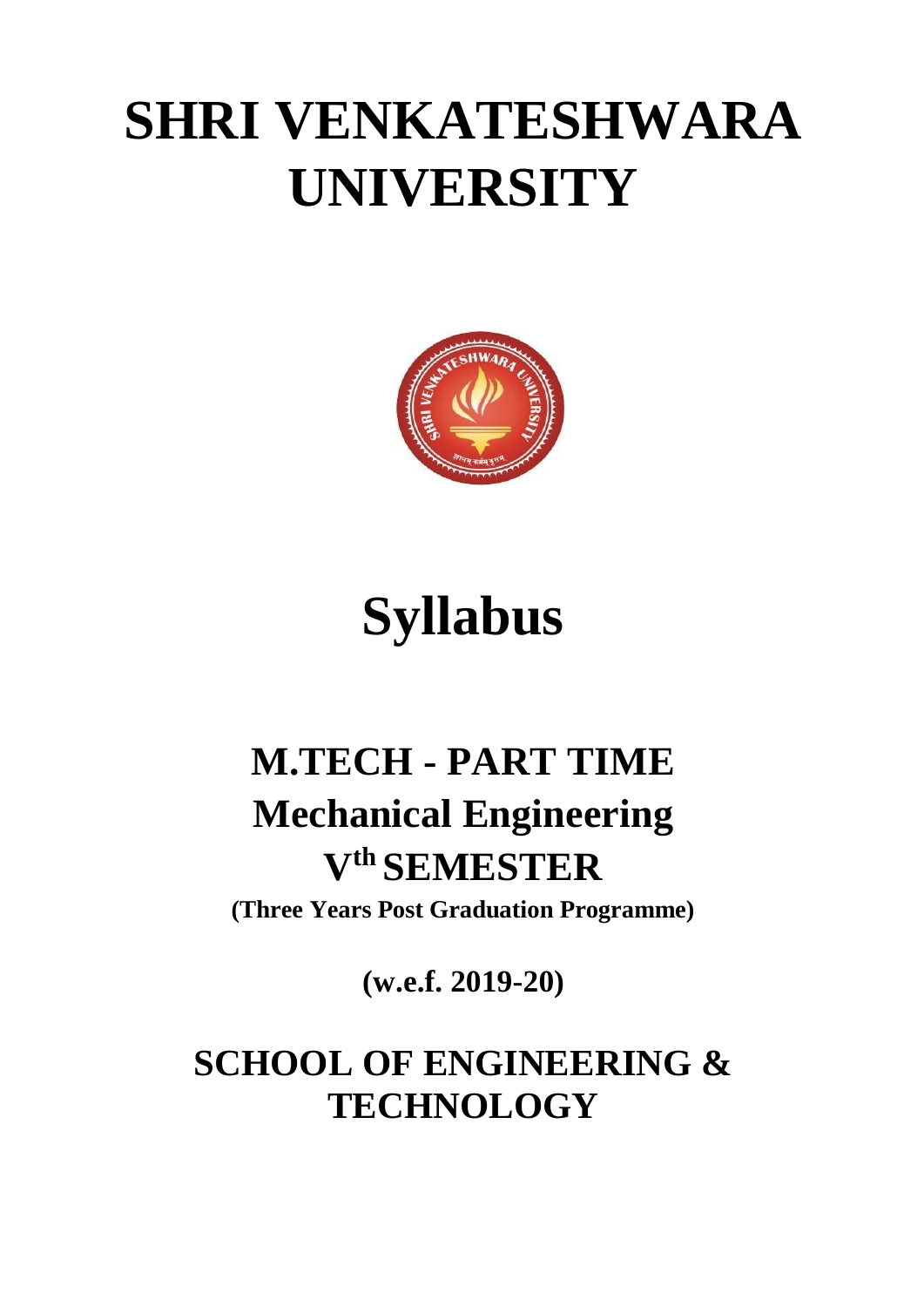| <b>Mechanical Engineering</b><br><b>Part Time</b><br><b>SEMESTER-V</b> |                         |                                            |                |                |                |                          |           |       |                        |    |       |        |    |
|------------------------------------------------------------------------|-------------------------|--------------------------------------------|----------------|----------------|----------------|--------------------------|-----------|-------|------------------------|----|-------|--------|----|
| SI.                                                                    | <b>Subject</b><br>Codes | <b>Subject</b>                             | <b>Periods</b> |                |                | <b>Evaluation Scheme</b> |           |       | End<br><b>Semester</b> |    | Total | Credit |    |
| No.                                                                    |                         |                                            | L              | T              | P              | <b>CT</b>                | <b>TA</b> | Total | <b>PS</b>              | TE | PE    |        |    |
| $\mathbf{1}$                                                           | <b>WME-051</b>          | Holonic<br>Manufacturing<br><b>Systems</b> | 3              | $\theta$       | $\theta$       | 20                       | 10        | 30    |                        | 70 |       | 100    | 3  |
| $\overline{2}$                                                         | <b>WOE-555</b>          | Composite<br>Materials                     | 3              | $\overline{0}$ | $\overline{0}$ | 20                       | 10        | 30    |                        | 70 |       | 100    | 3  |
| 3                                                                      | <b>WME-521</b>          | Dissertation<br>Phase $-I$                 | $\Omega$       | $\Omega$       | 20             |                          |           |       | 125                    |    | 125   | 250    | 10 |
|                                                                        |                         | Total                                      |                |                |                |                          |           |       |                        |    |       | 450    | 16 |
|                                                                        |                         |                                            |                |                |                |                          |           |       |                        |    |       |        |    |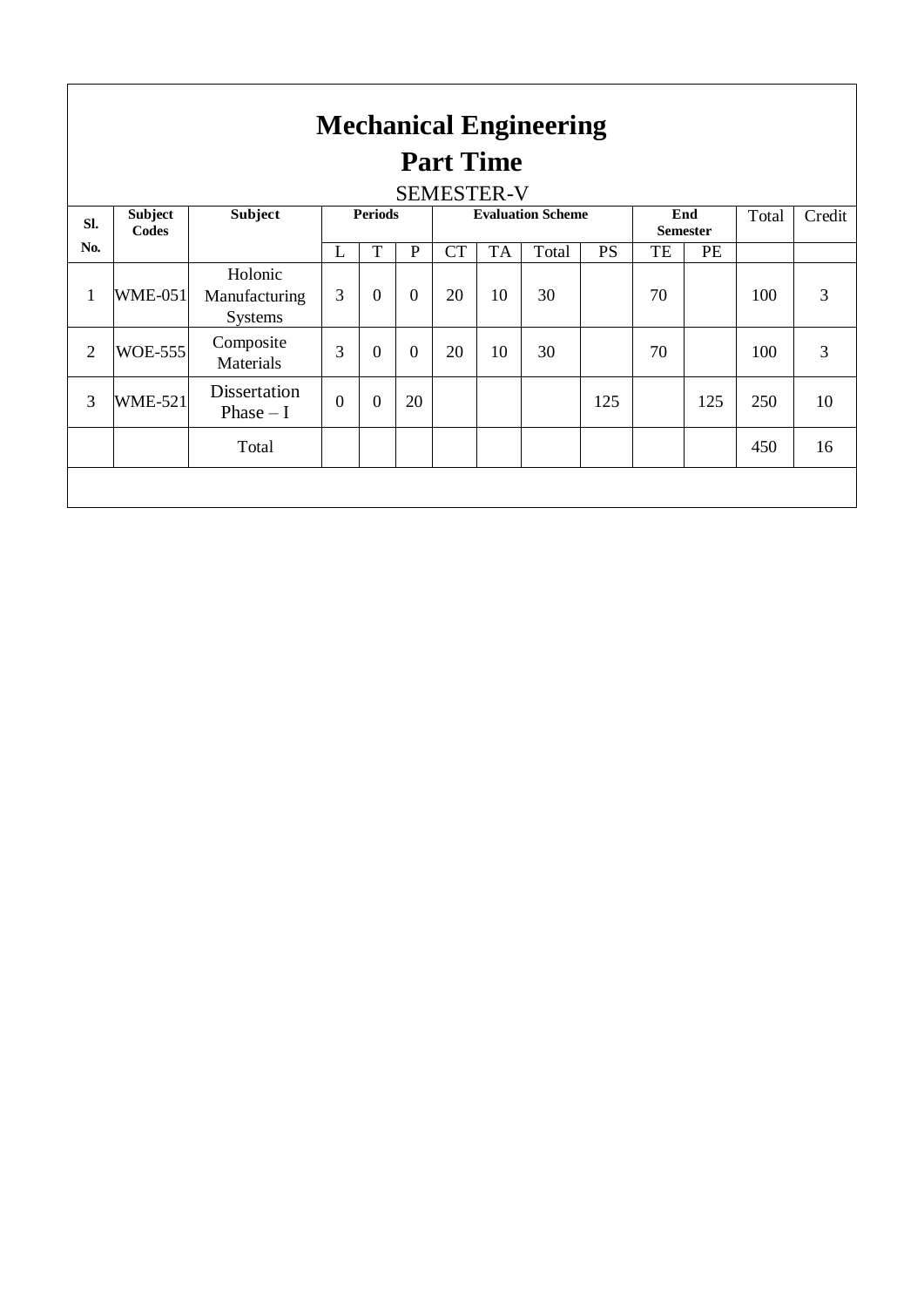**Course**:- M.Tech **Year/Semester:-** III/V **Subject:-** Holonic Manufacturing Systems **Subject Code:-** WME-051 **Max. Marks: a) Internal/Practical-** 30 **b) External**- 70

| redit Hours |  |  |  |  |  |  |
|-------------|--|--|--|--|--|--|
|             |  |  |  |  |  |  |
|             |  |  |  |  |  |  |

**Course outcomes:** At the end of the course, students will be able to

- 1. Find out losses in the prestressed concrete. Understand the basic aspects of prestressed concrete fundamentals, including pre and post-tensioning processes.
- 2. Analyseprestressed concrete deck slab and beam/ girders.
- 3. Design prestressed concrete deck slab and beam/ girders.
- 4. Design of end blocks for prestressed members.

### **Syllabus Contents:**

Business requirements analysis, Batch Manufacturing and Mass customization, Hierarchical control limitations, Emergence of heterarchical and Agent based Systems: Scope and limitations. Holonic Control:

Definition of holon, holarchy, HMS, Holonic Behavior: Autonomy, Cooperation, Reconfiguration, plugand play, Comparison between Bionic, fractal and holonic behavior. Generic Holonic model: PROSA structure, MAS vs Holonic manufacturing, Distributed Problem Solving (DPS), Unified Modeling

Language (UML) [Class diagram], MCDM techniques in Holonic manufacturing, Contract Net Protocol,

Ant algorithm, Holonic Scheduling, Adacor, Holonic control implementation & case Study.

### **Reference Books:**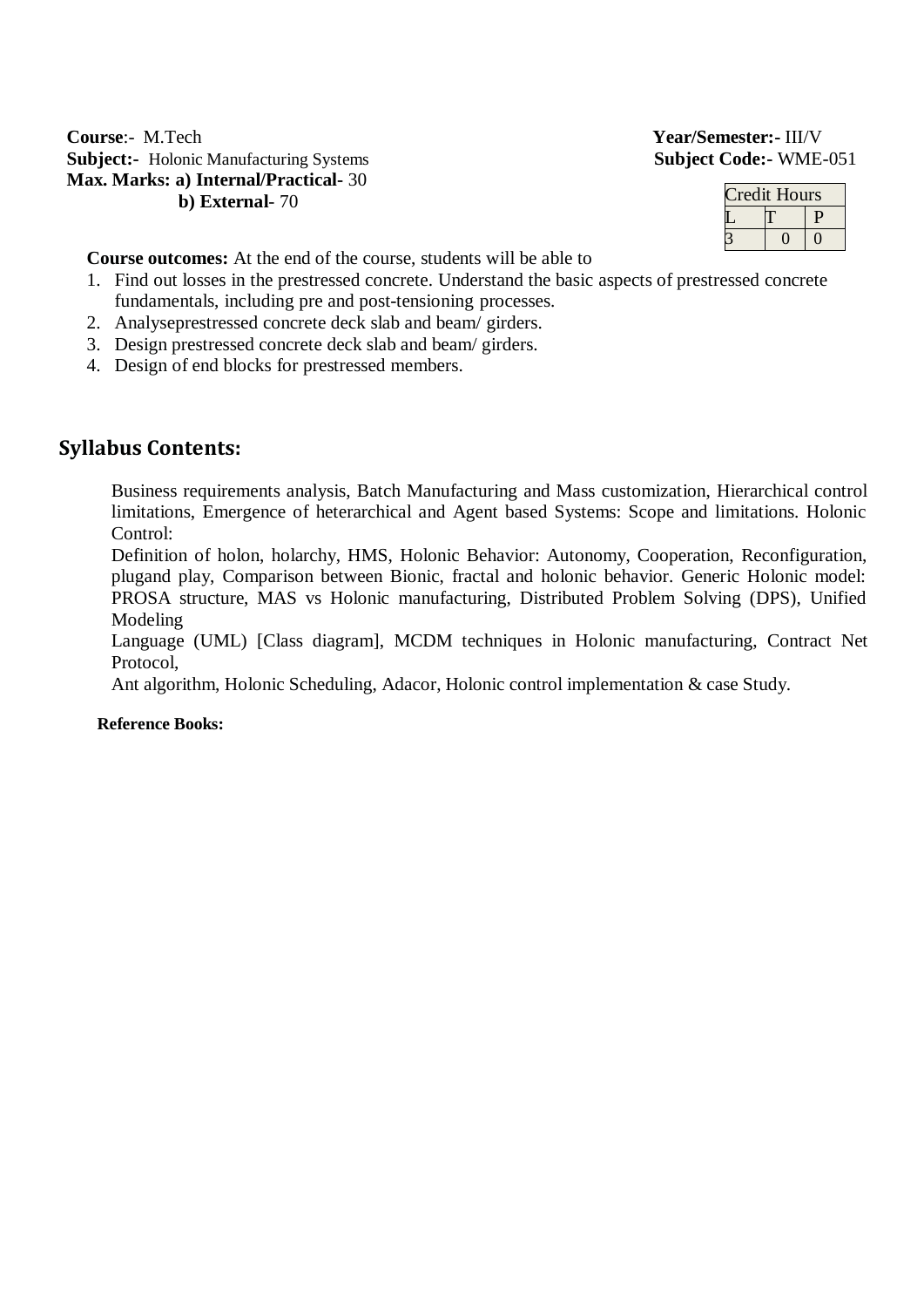**Course:**- M.Tech **Year/Semester:-** III/V<br> **Subject**:- Composite Materials **Subject Code:-** WOE-555 **Subject:**- Composite Materials **Max. Marks: a) Internal/Practical-** 30 **b) External**- 70

| redit Hours |  |  |  |  |  |  |
|-------------|--|--|--|--|--|--|
|             |  |  |  |  |  |  |
|             |  |  |  |  |  |  |

**UNIT–I**: INTRODUCTION: Definition – Classification and characteristics of Composite materials. Advantages and application of composites. Functional requirements of reinforcement and matrix. Effect of reinforcement (size, shape, distribution, volume fraction) on overall composite performance.

**UNIT – II**: REINFORCEMENTS: Preparation-layup, curing, properties and applications of glass fibers, carbon fibers, Kevlar fibers and Boron fibers. Properties and applications of whiskers, particle reinforcements. Mechanical Behavior of composites: Rule of mixtures, Inverse rule of mixtures. Isostrain and Isostress conditions.

**UNIT – III:** Manufacturing of Metal Matrix Composites: Casting – Solid State diffusion technique, Cladding – Hot isostatic pressing. Properties and applications. Manufacturing of Ceramic Matrix Composites: Liquid Metal Infiltration – Liquid phase sintering. Manufacturing of Carbon – Carbon composites: Knitting, Braiding, Weaving. Properties and applications.

**UNIT–IV:** Manufacturing of Polymer Matrix Composites: Preparation of Moulding compounds and prepregs – hand layup method – Autoclave method – Filament winding method – Compression moulding – Reaction injection moulding. Properties and applications.

**UNIT – V:** Strength: Laminar Failure Criteria-strength ratio, maximum stress criteria, maximum strain criteria, interacting failure criteria, hygrothermal failure. Laminate first play failure-insight strength; Laminate strength-ply discount truncated maximum strain criterion; strength design using caplet plots; stress concentrations.

## **TEXT BOOKS:**

- 1. Material Science and Technology Vol 13 Composites by R.W.Cahn VCH, West Germany.
- 2. Materials Science and Engineering, An introduction. WD Callister, Jr., Adapted by R. Balasubramaniam, John Wiley & Sons, NY, Indian edition, 2007.

## **References:**

- 1. Hand Book of Composite Materials-ed-Lubin.
- 2. Composite Materials K.K.Chawla.
- 3. Composite Materials Science and Applications Deborah D.L. Chung.
- 4. Composite Materials Design and Applications Danial Gay, Suong V. Hoa, and Stephen W. Tasi.